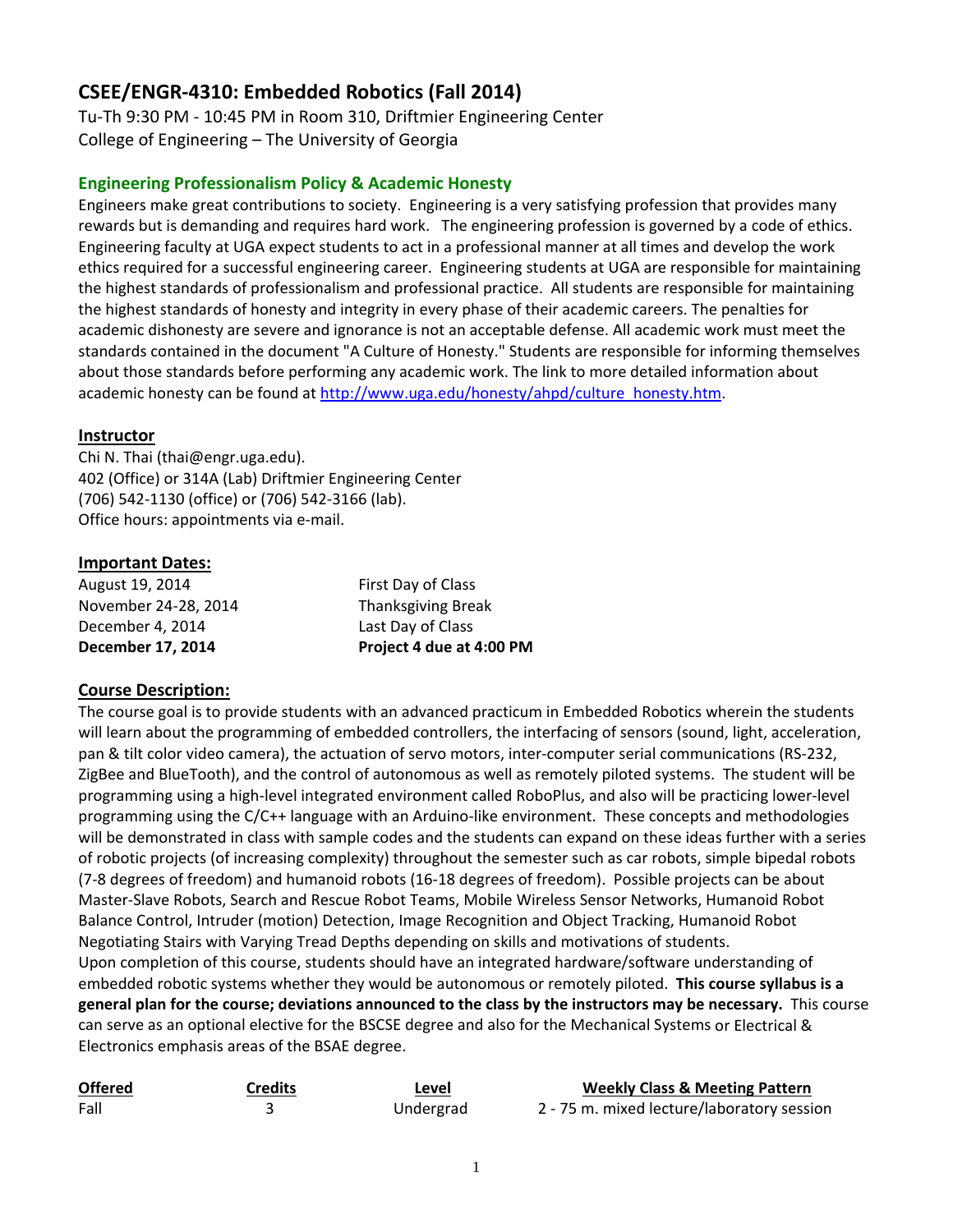**Prerequisites:** ENGR‐1140 (Java Programming) or CSCI‐1301 are pre‐requisites **and** senior standing. We will be actually programming in C/C++ which are very similar to Java. A background in Sensors and Transducers and/or Microcontrollers will be helpful for the more advanced projects.

## **Class Materials**

Customized class notes will be provided to students.

## **Additional References**

- "The Robotics Primer" by Maja J. Mataric (Science Library).
- "Embedded Robotics" by Thomas Braunl (Science Library and on‐line access via GIL).
- "Computational Principles of Mobile Robotics" by G. Dudek and M. Jenkin (Science Library).

## **Schedule of Topics & Course Grading:**

- 1. Description of the main functional blocks for typical robotic systems and of the Robotis Bioloid systems in particular (hardware & software tools).
- 2. Using a carbot platform, review embedded controller programming concepts: basic logic structures, internal timer, sensor interface and motor control.
- 3. **Project 1** using car‐bot platform and RoboPlus' Manager & Task tools:
	- a. Task programming and motor control (endless turn mode). Sensor interfacing (sound & NIR active/passive) ‐ Reactive Control & Behavior Control.
	- b. Wireless (Zig100 device) remote control of car‐bot with automatic obstacle avoidance (*15% of course grade*).
- 4. **Project 2** using 3 types of simple bipedal bots platform (from 4 to 8 servos) and RoboPlus' Manager, Task & Motion tools:
	- a. Servo control (position control mode) and Motion Programming.
	- b. Bipedal bots negotiating stairs steps while keeping dynamic balance (*15% of course grade*).
	- c. **OR** create your own walking bot needing only 3 servos *(15% of course grade).*
- 5. **Project 3** using multiple robots in Master‐Slave(s) control mode:

*Option 1 (Group Project)* ‐ using 3 car‐bots and PC acting as base station develop a Wireless Sensor Network using C/C++ programming on the PC side or LabView and TASK programming on the robots side or,

*Option 2* – using a Quadruped robot with dual controllers:

- a. RS‐232 communications programming.
- b. ZigBee communications programming via Zig2Serial device (1 to 1 and broadcast modes, packet shaping).
- c. Master & Slave robots (open and closed loop systems).

PC wireless (Zig2Serial device) communications to multiple robots to create a Mobile Wireless Sensor Network (**25% of course grade**) or a Master‐Slave Quadruped robot (**20% of course grade**).

- 6. **Project 4** using Humanoid or Bipedal robots equipped with balance sensors or color video cameras:
	- *Option 1* ‐ using a Bipedal robot equipped with Foot Pressure Sensors for 1‐leg balancing **(20% of course grade)**.
	- *Option 2* using a Bipedal robot equipped with color video cameras to track and kick a ball **(25% of course grade)**.
	- *Option 3 (Group Project)* Humanoid robot making 2 steps and throw a ball grades based motion design and on actual distance thrown **(25% of course grades)**.

Example codes for a Humanoid robot platform with 3‐D IMU sensor and/or Foot Pressure Sensors to provide 1‐leg balance on a platform with varying tilt angles will be provided

7. Various homework assignments throughout the semester using the RoboPlus environment and Embedded or PC‐side C/C++ applications will be worth **15% of course grades**.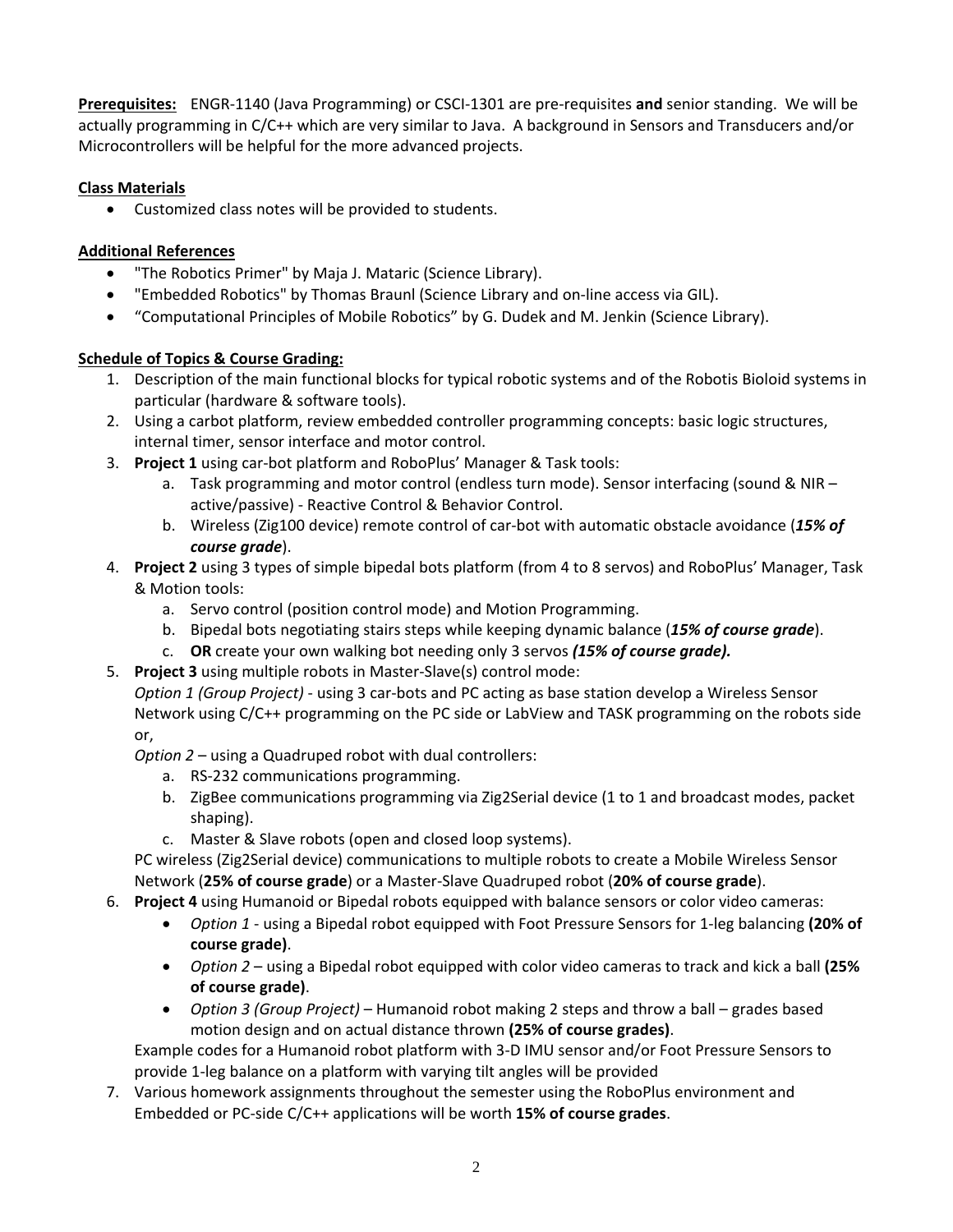- **8.** Weekly quizzes will be worth **10% of course grades**.
- **9. The procedures and detailed rubrics for the projects will be provided to students separately.**

### **Method of Grading**

The final letter grade will be defined as follows: A for above 93, A‐ for above 90 to 93, B+ for above 87 to 90, B for above 83 to 87, B‐ for above 80 to 83, C+ for above 77 to 80, C for above 73 to 77, C‐ for above 70 to 73 and D for above 60 to 70, F for below 60.

| <b>Homework</b> | 15%     |
|-----------------|---------|
| <b>Quizzes</b>  | 10%     |
| Project #1      | 15%     |
| Project #2      | 15%     |
| Project #3      | 20-25%  |
| Project #4      | 20-25%  |
|                 | 95-100% |

#### **Quizzes & Homework:**

**Weekly quizzes** will be given on Tuesdays about materials presented during the previous week's lectures and from reading assignments.

**Homework** will be assigned on Thursdays via UGA eLC and due on the date and time specified in eLC (usually by **9:00 PM the next Thursday**). Neatness and clarity will be important factors in assigning homework grades. Excused late homework will be accepted only under extreme circumstances (e.g., personal crises). **Unexcused** late homework submitted after the eLC deadline on Thursday and before 8:00 AM on the next day (Friday) will **receive 70% of maximum possible credit. Unexcused late homework submitted after 8:00 AM and before 5:00** PM on Friday will receive 50% of maximum possible credit (you'll have to send in the late homework directly to **thai@engr.uga.edu). No late homework will be accepted after 5 PM on Friday.**

|    | Typical homework deductions are defined as follows:                      | % deducted                        |
|----|--------------------------------------------------------------------------|-----------------------------------|
| 1. | Program will not compile or will not run                                 | 100                               |
| 2. | Program produces incorrect results                                       | $20 - 100$                        |
| 3. | Insufficient testing                                                     | $10 - 20$                         |
|    | (borderline case not tested, prescribed test case results not submitted) |                                   |
| 4. | Listing not annotated to show correctness of logic                       |                                   |
| 5. | Program solves the wrong problem                                         | $5 - 100$                         |
| 6. | Duplicating someone else's homework                                      | 100 &                             |
|    |                                                                          | <b>Report to Student Judicial</b> |

However, if the student **showed creativeness or added useful features** beyond the basic homework requirements, an additional **10‐20%** would be added to the homework grade.You also need to submit all program files & run‐time output files, and any other needed data files via eLC to the instructor.

#### **Experiential Learning Environment**

All classes meet in Room 310 wherein each student can access their own PC for personal electronic hand‐written note taking and also for laboratory exercises. This laboratory also has specialized software and a computer projection system to permit sharing of any software application between teacher and students and among students (under the control of the teacher station). Captured hypermedia files of classroom notes and software demonstrations will be accessible to students for review on eLC after class.